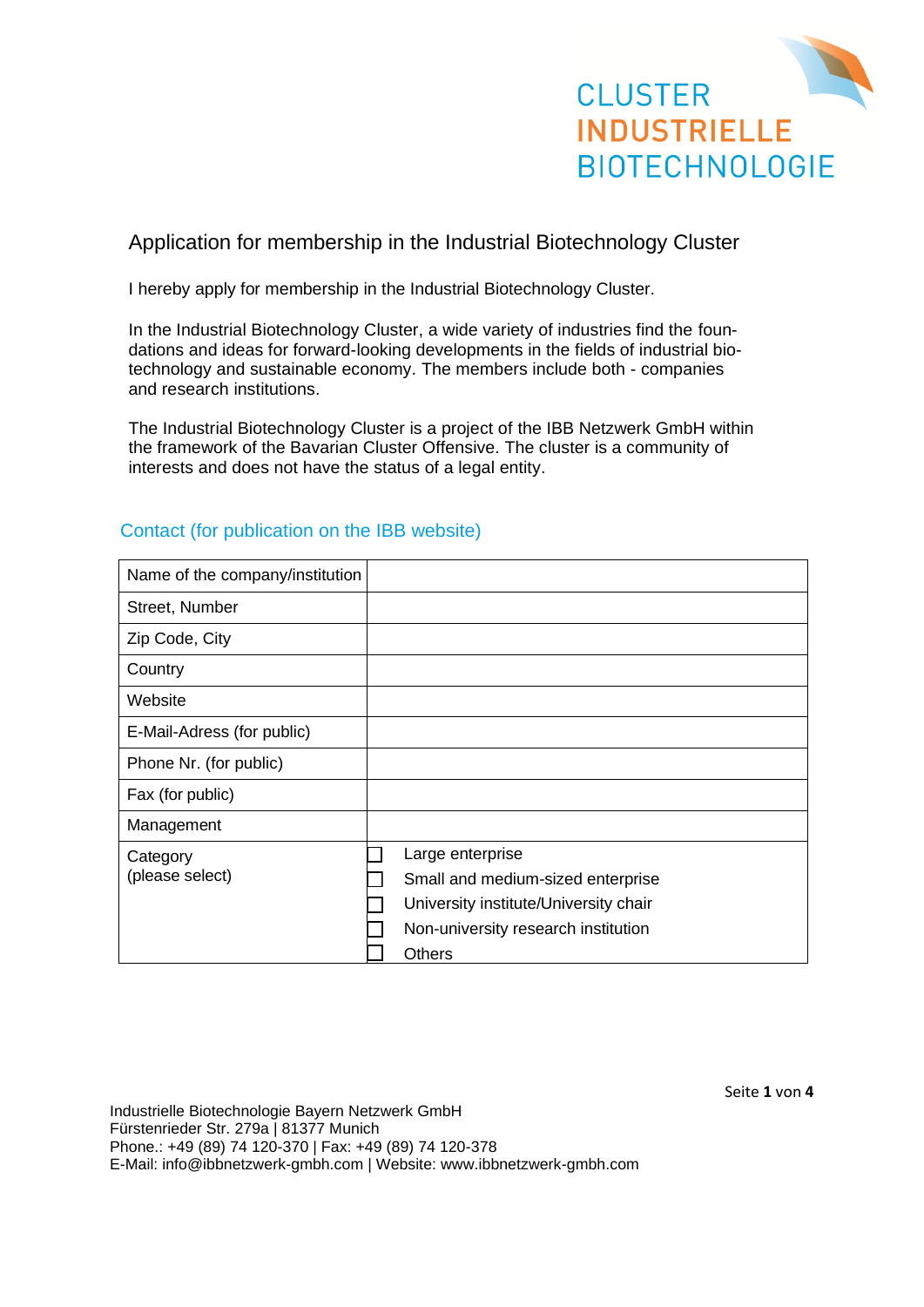

## Information for the cluster (for publication on the IBB website)

| Industry              |  |
|-----------------------|--|
| Year of establishment |  |

Core competence

Products/Services

Short portrait (max. 1,500 characters incl. spaces)

Seite **2** von **4**

Industrielle Biotechnologie Bayern Netzwerk GmbH Fürstenrieder Str. 279a | 81377 Munich Phone.: +49 (89) 74 120-370 | Fax: +49 (89) 74 120-378 E-Mail: info@ibbnetzwerk-gmbh.com | Website: www.ibbnetzwerk-gmbh.com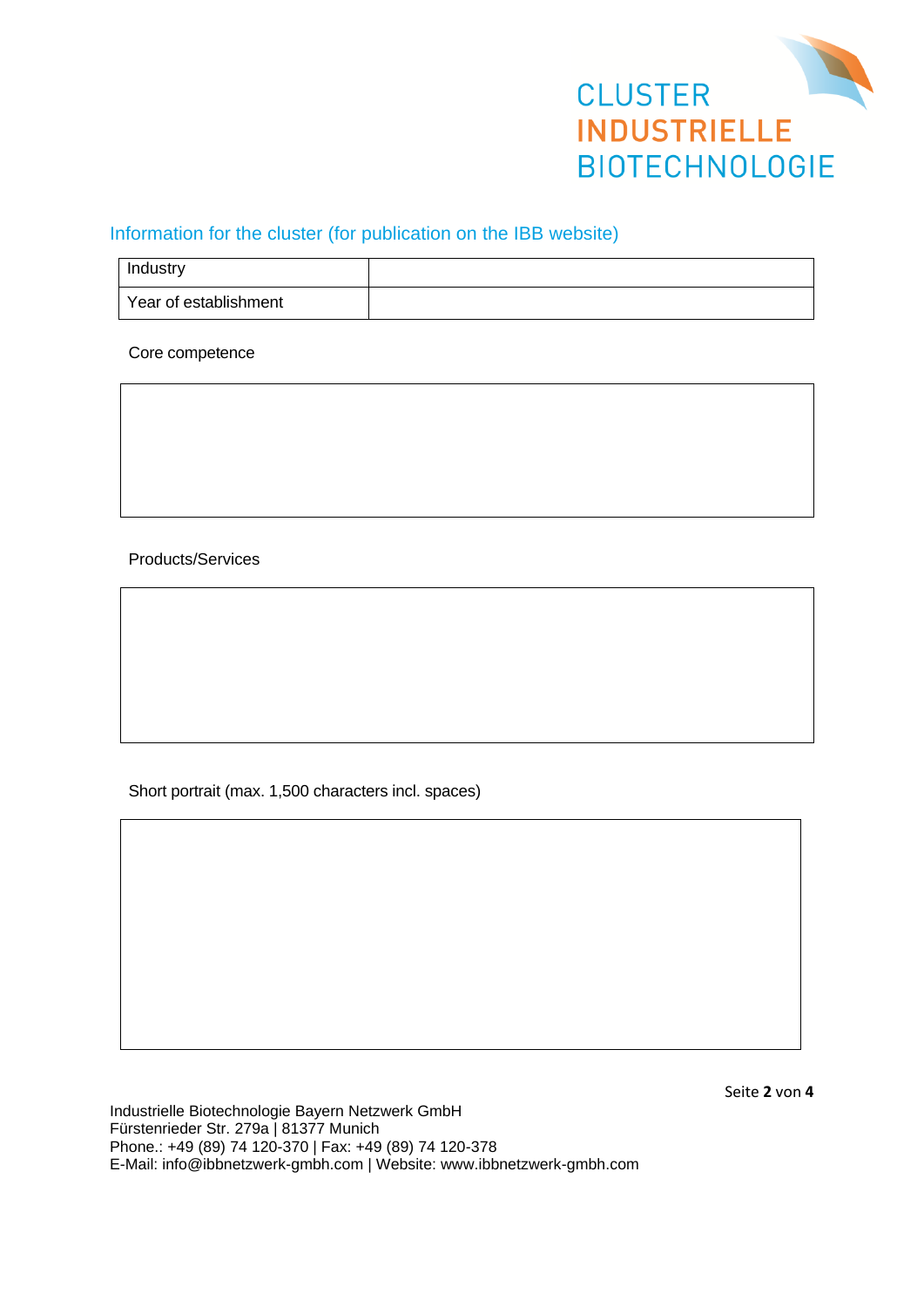

Keywords (max. 5)

What we can offer to the cluster (key points)

Within the cluster we are looking for (key points)

| Logo is attached as image file (mind. 300 dpi)                             | <b>ves</b> | no |
|----------------------------------------------------------------------------|------------|----|
| Logo approval:                                                             |            |    |
| For the website-based member database of IBB Netzwerk<br>$\bullet$<br>GmbH | <b>ves</b> | no |
| For news on the IBB Netzwerk GmbH website<br>$\bullet$                     | ves        | no |
| For presentations by the IBB Netzwerk GmbH<br>٠                            | yes        | no |

Industrielle Biotechnologie Bayern Netzwerk GmbH Fürstenrieder Str. 279a | 81377 Munich Phone.: +49 (89) 74 120-370 | Fax: +49 (89) 74 120-378 E-Mail: info@ibbnetzwerk-gmbh.com | Website: www.ibbnetzwerk-gmbh.com Seite **3** von **4**